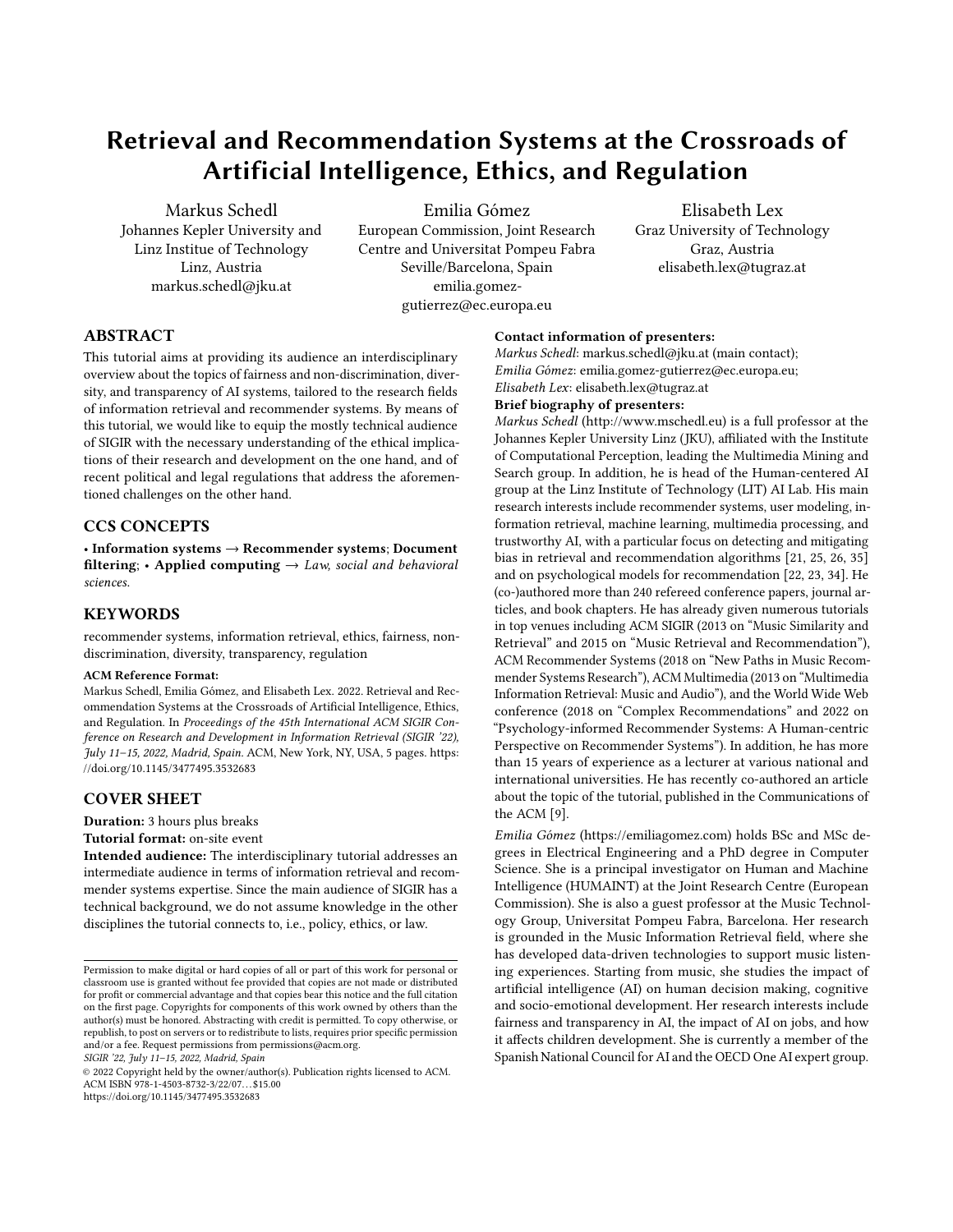Elisabeth Lex [\(https://elisabethlex.info\)](https://elisabethlex.info) is an associate professor and principal investigator of the Recommender Systems and Social Computing Lab at Graz University of Technology (TUG). Her research interests include recommender systems, user modeling, information retrieval and computational social science, with a particular focus on psychology-informed recommender systems [\[15,](#page-3-1) [16,](#page-3-2) [18,](#page-3-3) [22,](#page-4-5) [23,](#page-4-6) [34,](#page-4-7) [39\]](#page-4-8), bias in recommender systems [\[19,](#page-3-4) [21\]](#page-4-1), human decision making and recommender systems [\[4,](#page-3-5) [8\]](#page-3-6), privacy in recommender systems [\[29\]](#page-4-9), or music consumption [\[17,](#page-3-7) [37\]](#page-4-10). Elisabeth has (co-)authored more than 120 peer-reviewed publications in the aforementioned topics. She has given tutorials on "Psychologyinformed Recommender Systems" at the 11th Italian Information Retrieval Workshop (IIR) 2021, at the Complex Networks and their Application conference 2021, at the 7th ACM SIGIR Conference on Human Information Interaction and Retrieval (CHIIR) 2022, and at The ACM World Wide Web conference 2022.

## EXTENDED ABSTRACT

#### Motivation

Information retrieval (IR) recommender systems (RSs) affect many aspects of our daily lives, deciding which content we are exposed to on the web or social media platforms, which products to buy, or which music to listen to. With the ever increasing adoption of mostly opaque — machine and deep learning technology in such systems, many ethical questions about their use have emerged. In particular, questions related to fairness, non-discrimination, diversity, and transparency have recently been in the focus of the public debate as well as discussed in many recent research articles, e.g., [\[5,](#page-3-8) [9,](#page-3-0) [10\]](#page-3-9). Therefore, we address those in the tutorial, and discuss them from an interdisciplinary point of view.

Fairness and Non-Discrimination. The discussion has been fueled by findings of recent studies that identified harmful biases in data, algorithmic behavior, and corresponding lists of retrieved documents and recommended items, e.g., [\[6,](#page-3-10) [14,](#page-3-11) [20,](#page-3-12) [21,](#page-4-1) [24,](#page-4-11) [35,](#page-4-4) [47\]](#page-4-12). These biases can result in unfair treatment or even discrimination against certain users or groups of users, e.g., with respect to their gender [\[20\]](#page-3-12), age [\[38\]](#page-4-13), or personality traits [\[26\]](#page-4-3). In some, but not all, cases such algorithmic behavior is illegal [\[10,](#page-3-9) [45\]](#page-4-14).

Diversity. Studies have shown the value of diversity to improve innovation and excellence in research [\[42\]](#page-4-15). In the context of artificial intelligence (AI), several policy reports and experts [\[13,](#page-3-13) [44\]](#page-4-16) have suggested as well to incorporate diversity in the AI development process. Diversity refers to the existence of variations of different characteristics among individuals, such as gender, age, race, religion, or cultural background, being related to the fairness principle mentioned above. AI systems, among which retrieval and recommender systems play a major role, should then incorporate a diversity of perspectives in research and development (e.g., through diverse research communities [\[12\]](#page-3-14), developing teams or user groups) and make sure that developed technology provides an equal outcome for all potential stakeholders. Note that this does not only apply to the research communities and development teams, but in an information retrieval and recommender systems context also to content producers (e.g., diversity of authors of web documents that are retrieved, or music artists whose songs are recommended).

Transparency. Transparency has been defined as a means for trust in technologies and involves different concepts such as explainability, traceability, and communication [\[13,](#page-3-13) [40,](#page-4-17) [41,](#page-4-18) [46\]](#page-4-19). Explainability concerns the ability to explain the technical process of an AI system (i.e., provide the means for humans to understand and trace the outputs of the system) and the related human decisions (e.g., application domain or task to be solved), e.g., [\[30,](#page-4-20) [43\]](#page-4-21). These explanations should be adapted to different expertise levels, from developers to end users of the system. The related concept of justification refers to the requirement of a retrieval or recommendation system, in our case, to justify why a certain document or item was presented to the user, e.g., [\[1,](#page-3-15) [7\]](#page-3-16). Traceability allows keeping track of the behavior of a system in a chronological way, and facilitates auditability, i.e., the ethical assessment of algorithms to investigate potentially harmful consequences such as if an algorithm is biased or exhibits discriminatory behavior [\[3\]](#page-3-17). For selected works on auditing algorithms please refer to, e.g., [\[2,](#page-3-18) [27,](#page-4-22) [33,](#page-4-23) [36\]](#page-4-24). Finally, the concept of communication incorporates the idea of documenting the system development process, capabilities, and limitations [\[28,](#page-4-25) [32\]](#page-4-26).

The importance of these topics is further highlighted by many recent guidelines, regulations, and policies such as the ones in the EU and US, as discussed in [\[9,](#page-3-0) [31\]](#page-4-27). For instance, in the EU context, we can rely on the EU Charter of Fundamental Rights<sup>[1](#page-1-0)</sup> [\[11\]](#page-3-19), EU Ethical Principles for Trustworthy  $AI^2$  $AI^2$  [\[13\]](#page-3-13), Regulatory Framework for  $AI^3$  $AI^3$ and the Digital Service Act<sup>[4](#page-1-3)</sup>, which all strongly refer to retrieval and recommendation systems. In the US context, the Platform Accountability and Transparency Act (PATA), $5$  proposed by several US senators, requires large platforms to make data available to support scientific research and oversight connected to data-driven algorithms.

Since the topics of fairness, non-discrimination, diversity, and transparency affect the entire population and are influenced by many stakeholders, e.g., researchers, developers, policy makers, and economists, they call for an interdisciplinary treatment, involving the disciplines of artificial intelligence, computer science, ethics, legal, and political aspects, just to mention a few. Acknowledging these facts, the tutorial takes an interdisciplinary approach. Nevertheless, we particularly tailor our discussion of these topics to the SIGIR community. This means we consider information access systems, more precisely information retrieval and recommender systems.

## Objectives

This tutorial aims at providing its audience an interdisciplinary overview about the topics of fairness and non-discrimination, diversity, and transparency of AI systems, tailored to the research fields of information retrieval and recommender systems. By means of this tutorial, we would like to equip the mostly technical audience

<span id="page-1-0"></span> $^1$ [https://ec.europa.eu/info/aid-development-cooperation-fundamental-rights/your](https://ec.europa.eu/info/aid-development-cooperation-fundamental-rights/your-rights-eu/eu-charter-fundamental-rights_en)[rights-eu/eu-charter-fundamental-rights\\_en](https://ec.europa.eu/info/aid-development-cooperation-fundamental-rights/your-rights-eu/eu-charter-fundamental-rights_en)

<span id="page-1-1"></span> $^2$ [https://op.europa.eu/en/publication-detail/-/publication/d3988569-0434-11ea-8c1f-](https://op.europa.eu/en/publication-detail/-/publication/d3988569-0434-11ea-8c1f-01aa75ed71a1)[01aa75ed71a1](https://op.europa.eu/en/publication-detail/-/publication/d3988569-0434-11ea-8c1f-01aa75ed71a1)

<span id="page-1-2"></span> $^3$ <https://digital-strategy.ec.europa.eu/en/policies/regulatory-framework-ai>

<span id="page-1-3"></span><sup>4</sup><https://digital-strategy.ec.europa.eu/en/policies/digital-services-act-package>

<span id="page-1-4"></span><sup>5</sup><http://www.coons.senate.gov/download/text-pata-117>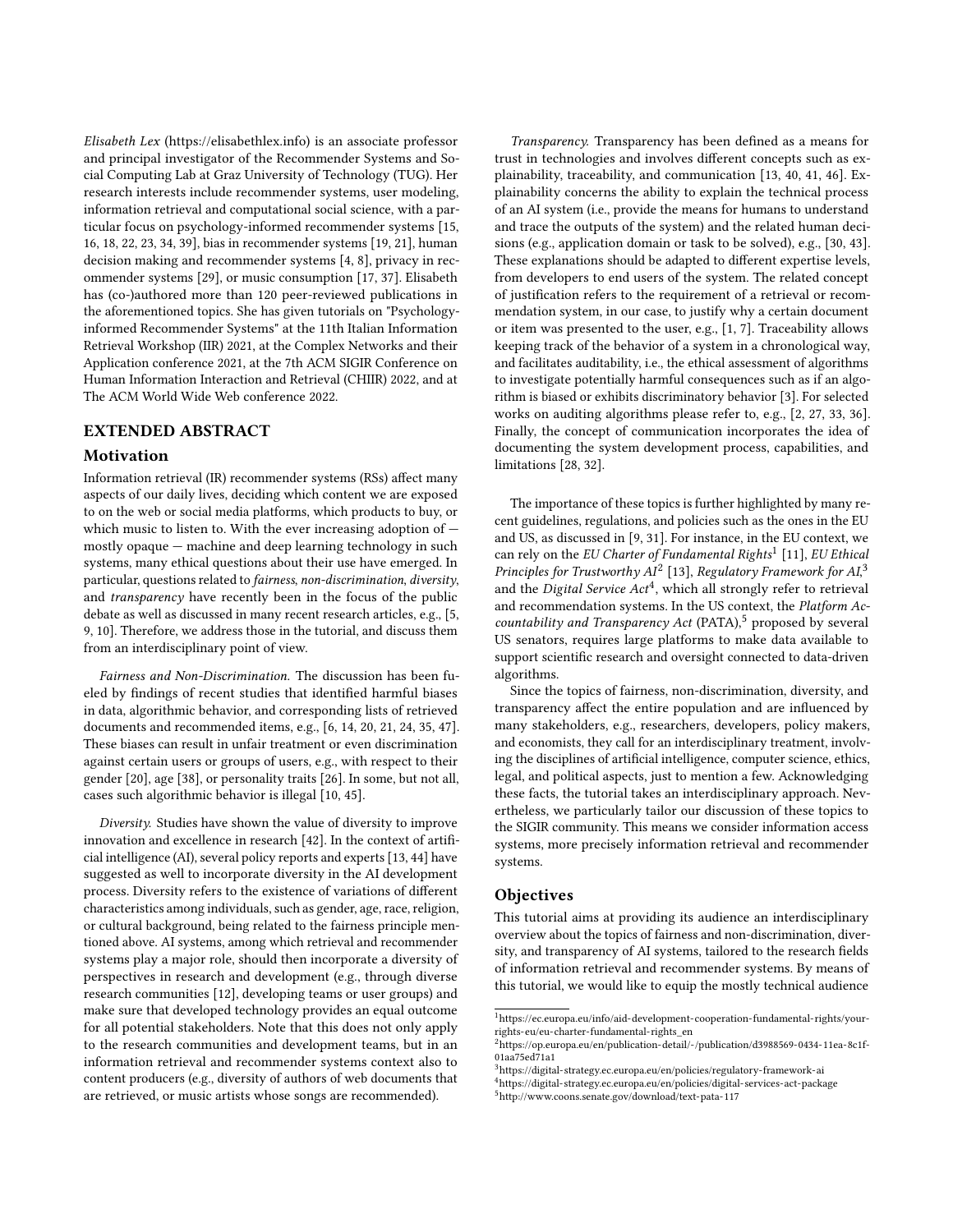of SIGIR with the necessary understanding of the ethical implications of their research and development on the one hand, and of recent political and legal regulations that address the aforementioned challenges on the other hand. As for these political and legal regulations, the tutorial foremost takes a European perspective, since EU regulation is at the forefront of elaborating guidelines for ethical and trustworthy AI (see previous section). Nevertheless, we also briefly review initiatives outside of Europe, in particular in the US.

Since the addressed topics are vital and relevant on a global scale, we strongly believe that the tutorial attracts a global audience, too. In particular, research in information retrieval and recommender systems has become a global endeavor in which academic institutions and industrial companies in different parts of the world collaborate. Therefore, this tutorial is relevant also to researchers and practitioners in countries that do not regulate AI technologies yet, in particular since we are experiencing more and more of such regulations recently.

#### Relevance to IR Community

We strongly believe that this tutorial is important to the entire IR and RS community. Since the major part of the audience has technical background, raising awareness of the ethical implications of their work and of the implications of recent regulations on research and development of IR and RS technologies is of utmost importance.

This tutorial is related to the following tutorials held earlier at similar venues:

- Bias Issues and Solutions in Recommender System by Jiawei Chen, Xiang Wang, Fuli Feng, and Xiangnan He at RecSys 2021[6](#page-2-0)
- Addressing Bias and Fairness in Search Systems by Ruoyuan Gao and Chirag Shah at SIGIR 2021<sup>[7](#page-2-1)</sup>
- Towards Fair Federated Learning by Zirui Zhou, Lingyang Chu, Yong Zhang, Lanjun Wang, Changxin Liu, and Jian Pei at KDD 2021[8](#page-2-2)
- Advances in Bias-aware Recommendation on the Web by Ludovico Boratto and Mirko Marras at WSDM 2021[9](#page-2-3)
- Responsible AI in Industry: Practical Challenges and Lessons Learned by Krishnaram Kenthapadi, Ben Packer, Mehrnoosh Sameki, and Nashlie Sephus at WWW 2021<sup>[10](#page-2-4)</sup>
- Bias Issues and Solutions in Recommender System by Jiawei Chen, Xiang Wang, Fuli Feng, and Xiangnan He at WWW 2021[11](#page-2-5)

While some of the topics we address in the tutorial at hand, in particular fairness and transparency, have been discussed in other tutorials already, our tutorial offers several unique characteristics. First, unlike others that commonly do not take an interdisciplinary perspective, we put a strong emphasis on providing such a perspective from different angles and stakeholders. Second, we connect our discussion to recent regulatory measures, in particular against the background of recent EU regulations. Third, since we have not held

this tutorial before at other venues, we can contribute novel viewpoints and opinions, and different expertise on the subject, which we tailor to the SIGIR community. Despite the fact that this is a novel tutorial, we regularly cover the topics of ethics in information retrieval and recommendation systems in our lectures, interviews, and invited talks.

## Format and Detailed Schedule

The tutorial is held as a 3-hour-tutorial plus additional breaks. The tutorial is organized into five parts: an introduction; three subsequent parts corresponding to the main themes addressed, i.e., fairness and non-discrimination, diversity, and transparency; and a discussion of open challenges. Throughout the three main parts, we discuss three perspectives: the system-centric perspective, the human-centric perspective, and the legal perspective, covering technical aspects, human needs, and legislators' points of view, respectively. More precisely, the tutorial covers the following aspects and is organized accordingly:

#### (1) Introduction (15 minutes)

Tutorial background, motivation, objectives, relevance to community, recent political and legal regulations

#### (2) Fairness and non-discrimination (50 minutes)

- (a) Stakeholders: We discuss the various stakeholders of retrieval and recommender systems, approaching the question for whom the system should be fair.
- (b) Definition and quantification of bias and fairness: We introduce the various kinds of bias and fairness concepts and definitions that are relevant for IR and RS research, along different axes (e.g., societal vs. statistical biases, model vs. presentation bias, provider vs. consumer fairness); we review the most common measures and metrics to quantify bias and fairness; we discuss their relation to political and legal regulations.
- (c) Algorithms to mitigate biases and improve fairness: We categorize the main strategies to mitigate harmful biases and improve fairness of retrieval and recommender systems, e.g., into pre-, in-, and post-processing techniques; we present concrete methods for each of these categories.
- (d) Technical versus ethical and legal perspectives: We discuss how the regulatory and legal frameworks align with the operationalization of fairness according to formal definitions often found in IR and RS papers.

#### (3) Diversity (50 minutes)

- (a) Categories of diversity: We introduce and discuss various kinds of diversity, i.e., personnel diversity in the research community and development teams, but also diversity in terms of the creators of content that can be retrieved or recommended.
- (b) Diversity axes: We elaborate on important groups or axes of diversity, including adults to children (age), from men to women to diverse genders, from western to non-western (culture), minority groups (e.g., indigenous people) and scientific disciplines.
- (c) Diversity in the research community: We present statistics of diversity aspects in the IR and RS communities, and ideas how to increase diversity.

<span id="page-2-0"></span><sup>6</sup><https://recsys.acm.org/recsys21/tutorials/#content-tab-1-5-tab>

<span id="page-2-1"></span> $^7$ <https://sigir.org/sigir2021/tutorials>

<span id="page-2-2"></span><sup>8</sup><https://kdd.org/kdd2021/tutorials>

<span id="page-2-3"></span> $^9$ <https://www.wsdm-conference.org/2021/tutorials.php#2>

<span id="page-2-4"></span><sup>10</sup><https://www2021.thewebconf.org/program/tutorials>

<span id="page-2-5"></span><sup>11</sup><https://www2021.thewebconf.org/program/tutorials>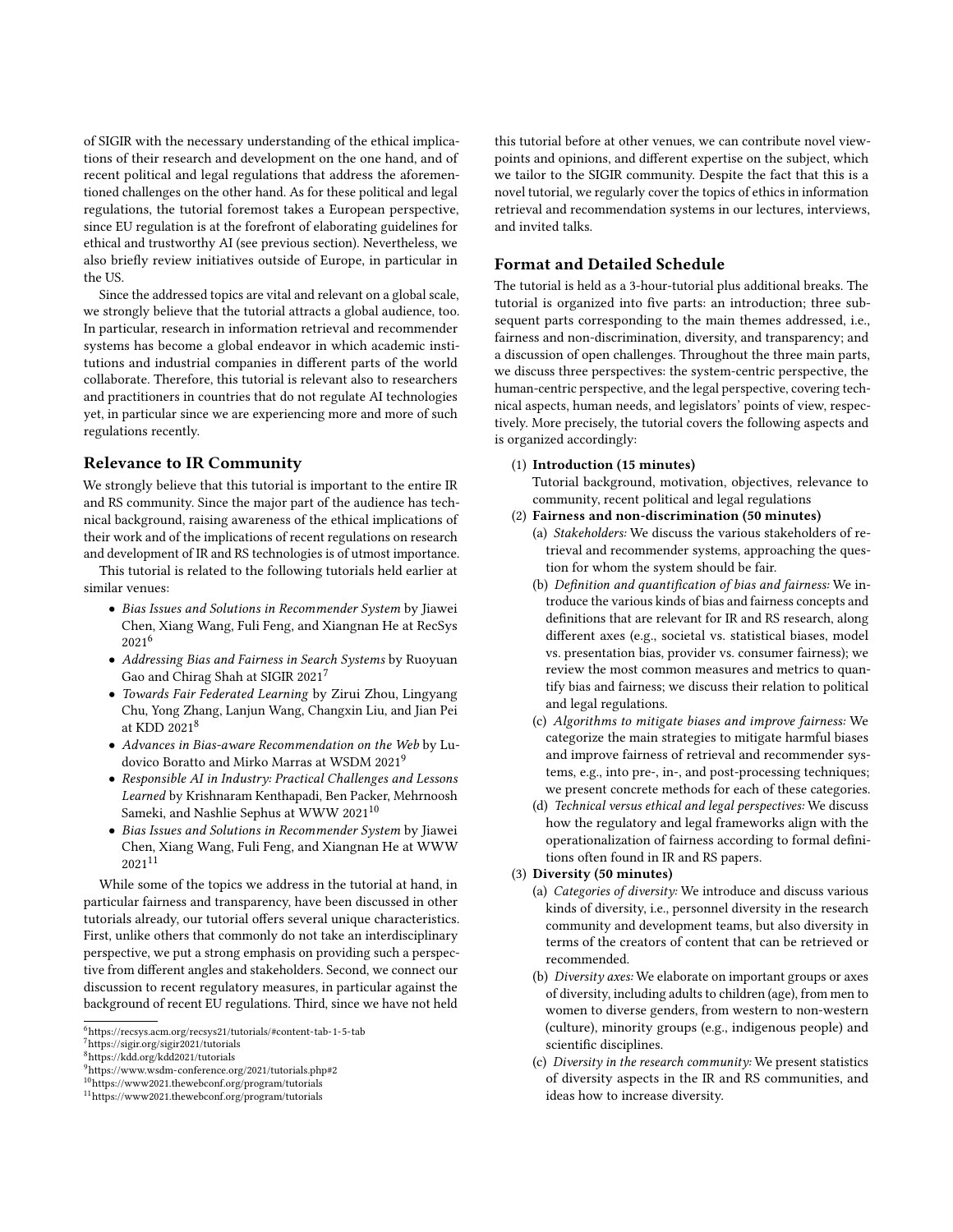(d) Integrating diversity in evaluation: We present strategies for considering diversity in the evaluation of IR and RS algorithms, in terms of adopted metrics, participants in user evaluations, and perspectives.

#### (4) Transparency (50 minutes)

- (a) Categories of transparency: We introduce the major aspects of transparency, as they relate to building trust in IR and RS technology; we focus on explainability, traceability, and communication; we review and clarify the terminology.
- (b) Explainability and justification: We discuss major strategies to achieve explainability of IR and RS technology, i.e., provide means to understand how the system works, targeting different stakeholders (e.g., developers vs. end users); we review approaches to provide justifications, i.e., mechanisms for the system to justify why a system outputs a certain (list of) documents or items.
- (c) Traceability and auditability: We discuss strategies to keep track of the behavior of a system in a chronological way, in particular with the aim of facilitating auditing. We also point to recent works that discuss legal groundings and consequences of algorithmic auditing approaches, which is an underresearched topic to date [\[27\]](#page-4-22).
- (d) Communication and logs: We discuss the importance of documenting the development process, the resulting models, system capabilities, intended use, and limitations.
- (5) Open Challenges (15 minutes)
	- (a) Understanding the discrepancy between (1) bias, fairness, and diversity metrics, (2) human perception of these aspects and factors influencing this perception, and (3) regulatory frameworks.
	- (b) Understanding the capabilities and limitations of existing solutions in terms of fairness, diversity, and transparency.
	- (c) Taking a multistakeholder perspective when developing solutions for fairness, diversity, and transparency in IR and RS technology.
	- (d) Improving the communication between the different stakeholders and between relevant research communities, including computer science, law, ethics, economy, sociology, psychology, in order to foster interdisciplinarity.

In order to engage with both physical and virtual SIGIR attendees, the tutorial includes time slots for audience interaction by means of surveys and opinion polls, brainstorming periods, and practical activities (e.g., applying some general concepts and requirements to specific IR use cases in terms of application domain, task, and user profile). We take advantage of collaborative tools such as Slido, Jamboard, or Padlet.

## Supporting Material

The tutorial is supported by a GitHub repository containing an overview of the program with further details about the tutorial. The GitHub repository also contains the tutorial slides with references to all relevant works, software, and datasets. It can be accessed at [https://github.com/socialcomplab/Retrieval-RecSys-AI-Ethics-](https://github.com/socialcomplab/Retrieval-RecSys-AI-Ethics-Regulation-Tutorial-SIGIR22)[Regulation-Tutorial-SIGIR22.](https://github.com/socialcomplab/Retrieval-RecSys-AI-Ethics-Regulation-Tutorial-SIGIR22)

#### ACKNOWLEDGMENT

This work received financial support by the Austrian Science Fund (FWF): P33526 and DFH-23, by the State of Upper Austria and the Federal Ministry of Education, Science, and Research, through grant LIT-2020-9-SEE-113, and by the European Commission: HUMAINT project, Digital Economy Unit, Joint Research Centre.

## **REFERENCES**

- <span id="page-3-15"></span>[1] Darius Afchar, Alessandro B Melchiorre, Markus Schedl, Romain Hennequin, Elena V Epure, and Manuel Moussallam. 2022. Explainability in Music Recommender Systems. arXiv preprint arXiv:2201.10528 (2022).
- <span id="page-3-18"></span>[2] Eszter Bokányi and Anikó Hannák. 2020. Understanding inequalities in ridehailing services through simulations. Scientific reports 10, 1 (2020), 1-11.
- <span id="page-3-17"></span>Shea Brown, Jovana Davidovic, and Ali Hasan. 2021. The algorithm audit: Scoring the algorithms that score us. Big Data & Society 8, 1 (2021), 2053951720983865.
- <span id="page-3-5"></span>[4] Peter Brusilovsky, Marco de Gemmis, Alexander Felfernig, Elisabeth Lex, Pasquale Lops, Giovanni Semeraro, and Martijn C. Willemsen. 2021. Joint Workshop on Interfaces and Human Decision Making for Recommender Systems (IntRS'21). In Fifteenth ACM Conference on Recommender Systems (Amsterdam, Netherlands) (RecSys '21). 783–786.<https://doi.org/10.1145/3460231.3470927>
- <span id="page-3-8"></span>[5] Robin Burke, Michael D Ekstrand, Nava Tintarev, and Julita Vassileva. 2021. Preface to the special issue on fair, accountable, and transparent recommender systems. User Modeling and User-Adapted Interaction 31, 3 (2021), 371–375.
- <span id="page-3-10"></span>[6] Yashar Deldjoo, Vito Walter Anelli, Hamed Zamani, Alejandro Bellogín, and Tommaso Di Noia. 2021. A Flexible Framework for Evaluating User and Item Fairness in Recommender Systems. User Modeling and User-Adapted Interaction 31, 3 (2021), 457–511.<https://doi.org/10.1007/s11257-020-09285-1>
- <span id="page-3-16"></span>[7] Yashar Deldjoo, Alejandro Bellogin, and Tommaso Di Noia. 2021. Explaining recommender systems fairness and accuracy through the lens of data characteristics. Information Processing & Management 58, 5 (2021), 102662.
- <span id="page-3-6"></span>[8] Sebastian Dennerlein, Dieter Theiler, Peter Marton, Patricia Santos Rodriguez, John Cook, Stefanie Lindstaedt, and Elisabeth Lex. 2015. Knowbrain: An online social knowledge repository for informal workplace learning. In European Conference on Technology Enhanced Learning. Springer, 509–512.
- <span id="page-3-0"></span>[9] Tommaso Di Noia, Nava Tintarev, Panagiota Fatourou, and Markus Schedl. 2022. Recommender Systems under European AI Regulations. Commun. ACM 65, 4 (mar 2022), 69–73.<https://doi.org/10.1145/3512728>
- <span id="page-3-9"></span>[10] Michael D. Ekstrand, Anubrata Das, Robin Burke, and Fernando Diaz. 2021. Fairness and Discrimination in Information Access Systems. CoRR abs/2105.05779 (2021). arXiv[:2105.05779 https://arxiv.org/abs/2105.05779](https://arxiv.org/abs/2105.05779)
- <span id="page-3-19"></span>[11] European Parliament, Council, and Commission. 2012. Charter of Fundamental Rights of the European Union. Official Journal of the European Union C 326 (October 2012), 391–407. [https://ec.europa.eu/info/aid-development-cooperation](https://ec.europa.eu/info/aid-development-cooperation-fundamental-rights/your-rights-eu/eu-charter-fundamental-rights_en)[fundamental-rights/your-rights-eu/eu-charter-fundamental-rights\\_en](https://ec.europa.eu/info/aid-development-cooperation-fundamental-rights/your-rights-eu/eu-charter-fundamental-rights_en)
- <span id="page-3-14"></span>[12] Ana Freire, Lorenzo Porcaro, and Emilia Gómez. 2021. Measuring Diversity of Artificial Intelligence Conferences. In AAAI Workshop on Diversity in Artificial Intelligence (AIDBEI 2021).
- <span id="page-3-13"></span>[13] High-Level Expert Group on Artificial Intelligence. 2019. Ethics Guidelines for Trustworthy AI. (November 2019).<https://doi.org/10.2759/346720>
- <span id="page-3-11"></span>[14] Ömer Kirnap, Fernando Diaz, Asia Biega, Michael D. Ekstrand, Ben Carterette, and Emine Yilmaz. 2021. Estimation of Fair Ranking Metrics with Incomplete Judgments. In WWW '21: The Web Conference 2021, Virtual Event / Ljubljana, Slovenia, April 19-23, 2021, Jure Leskovec, Marko Grobelnik, Marc Najork, Jie Tang, and Leila Zia (Eds.). ACM / IW3C2, 1065–1075. [https://doi.org/10.1145/](https://doi.org/10.1145/3442381.3450080) [3442381.3450080](https://doi.org/10.1145/3442381.3450080)
- <span id="page-3-1"></span>[15] Simone Kopeinik, Dominik Kowald, Ilire Hasani-Mavriqi, and Elisabeth Lex. 2017. Improving Collaborative Filtering Using a Cognitive Model of Human Category Learning. The Journal of Web Science 4, 2 (2017), 45–61.
- <span id="page-3-2"></span>[16] Dominik Kowald and Elisabeth Lex. 2016. The influence of frequency, recency and semantic context on the reuse of tags in social tagging systems. In Proceedings of the 27th ACM Conference on Hypertext and Social Media. 237–242.
- <span id="page-3-7"></span>[17] Dominik Kowald, Peter Muellner, Eva Zangerle, Christine Bauer, Markus Schedl, and Elisabeth Lex. 2021. Support the underground: characteristics of beyondmainstream music listeners. EPJ Data Science 10, 1 (2021), 1–26.
- <span id="page-3-3"></span>[18] Dominik Kowald, Subhash Chandra Pujari, and Elisabeth Lex. 2017. Temporal effects on hashtag reuse in twitter: A cognitive-inspired hashtag recommendation approach. In Proceedings of the 26th International Conference on World Wide Web. International World Wide Web Conferences Steering Committee, 1401–1410.
- <span id="page-3-4"></span>[19] Dominik Kowald, Markus Schedl, and Elisabeth Lex. 2020. The Unfairness of Popularity Bias in Music Recommendation: A Reproducibility Study. In European Conference on Information Retrieval. Springer, 35–42.
- <span id="page-3-12"></span>[20] Anja Lambrecht and Catherine Tucker. 2019. Algorithmic Bias? An Empirical Study of Apparent Gender-Based Discrimination in the Display of STEM Career Ads. Management Science 65, 7 (2019), 2966–2981. [https://doi.org/10.1287/mnsc.](https://doi.org/10.1287/mnsc.2018.3093)